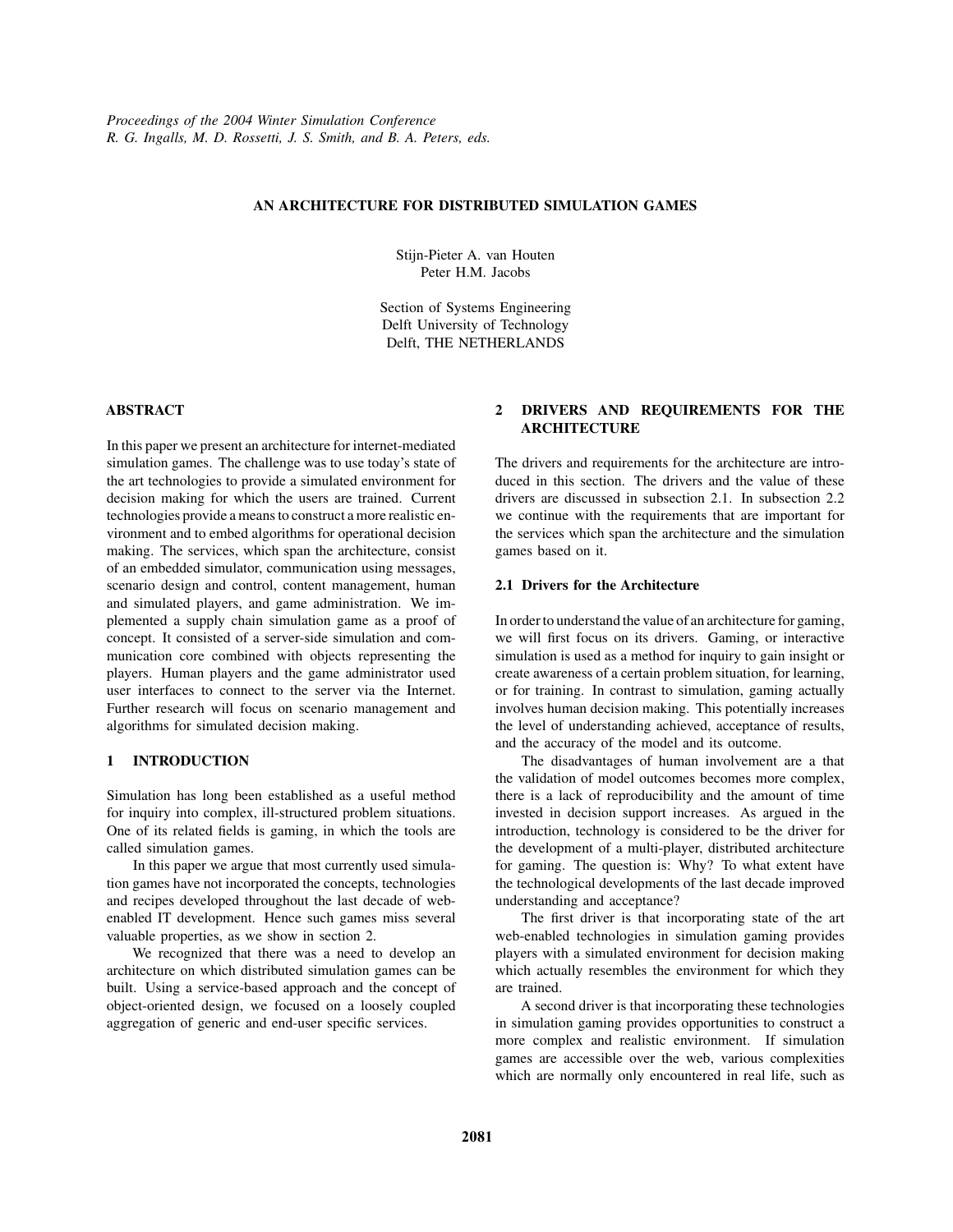<span id="page-1-0"></span>cultural, time and language barriers can now actually be incorporated in a scenario. A realistic number of players, products, duration, and relations can be tested.

A third driver is to embed algorithms for operational decision making in simulation games. For example, we can now develop a scenario for auction based acquisition of transport by distributors which allows transport domain experts to embed their competitive planning algorithms.

## **2.2 Requirements for the Architecture and Simulation Games**

When we consider simulation games, there are three "U"'s that are important: the usefulness of the tools and methods, for example the value that they add to the goal of a simulation game. Then thee is their usability, for example the mesh between users, processes and technology. And finally their usage, for example their flexibility, their adaptivity, and their suitability to the context of the problem environment(Keen and Sol 2004). We explore a summarized enumeration of requirements in the following subsections.

### **2.2.1 Usefulness**

The first requirement is that we need to have the opportunity to choose which players in a game are controlled by human decision making and which players are controlled by computational algorithms. Fulfilling this requirement enables us, for example, to use simulated players to model players which are not feasible for human control, to increase complexity, or to increase dynamics. Eventually this leads to more valuable games. Furthermore, by providing a hybrid form, we are able to model a player in a game and let parts of its decision making processes be controlled by a human, and parts by the algorithms.

Depending on the complexity of the problem at hand, it is useful to support long (*>* 1 day) playing times. This enables players to grasp the complexity better and hence to support better decision making. Persistency of data and a scenario service suitable for long time control are needed to support long games. Furthermore, the scenario service is useful to support complex games, which often involves a lot of administration and actions while playing.

## **2.2.2 Usability**

One of the big advantages of a service-based architecture is that it is possible to use the presentation layer, that is user interfaces placed on top of generic services. This could make it possible for game designers to design and deploy games more easily using the generic services below the representation layer. To support this we need services which, for example, take care for distributed usage or the communication between players. Requirements which further come to mind are the deployment of the game, security scenario design (the scenario service), and the design and tuning of algorithms.

### **2.2.3 Usage**

Scalability is needed to support variable amounts of players.

Persistency is needed to support the saving of data when a (human) player is deliberately not on-line, or when the connection with a player is unexpectedly lost. Saving occurs at fixed and/or flexible points in time. Furthermore persistency provides users with a possibility to go back to earlier moments in a game, and replay certain phases.

Other requirements are related to reliability, robustness, credibility and adaptivity. Reliability and robustness require a system which is unlikely to break or fail. Therefore we need a stable server and to test the whole architecture thoroughly. Credibility includes, for example, support the players native language and a description of the context of an environment. The focus of adaptivity is managing different scenarios and changing business logic or strategies during game play.

## **2.3 Existing Games**

The games that we have found until now most of the times provide a subset of above mentioned requirements, for example distributed usage and long playing times. Often, these game are well suited to the goal they were designed for, but due to their 'lock-in' to a certain problem domain or environment, they are less usable for applications that require a different setting, for example a different scenario, changes in business logic, changing numbers of players etc.

# **3 AN ARCHITECTURE FOR DISTRIBUTED SIMULATION GAMES**

An architecture for distributed, multi-player simulation gaming is introduced in this section. A brief introduction to systems, sub-systems, layered systems and vertically divided systems is given in subsection 3.1.

We continue with an overview of the proposed architecture in subsection [3.2.](#page-2-0) Several services are described which coherently foresee in the prescribed requirements. A description of the technologies used in a reference specification of the architecture is given in subsection [3.3.](#page-3-0)

#### **3.1 Designing Information Systems**

Taking into account the requirements of operability, modularity, validity, communicabilities, etc, it became an obvious choice to use Object-Orientation as our meta-model for system description. A first set of design principles directly resulted from this choice. These are referred to as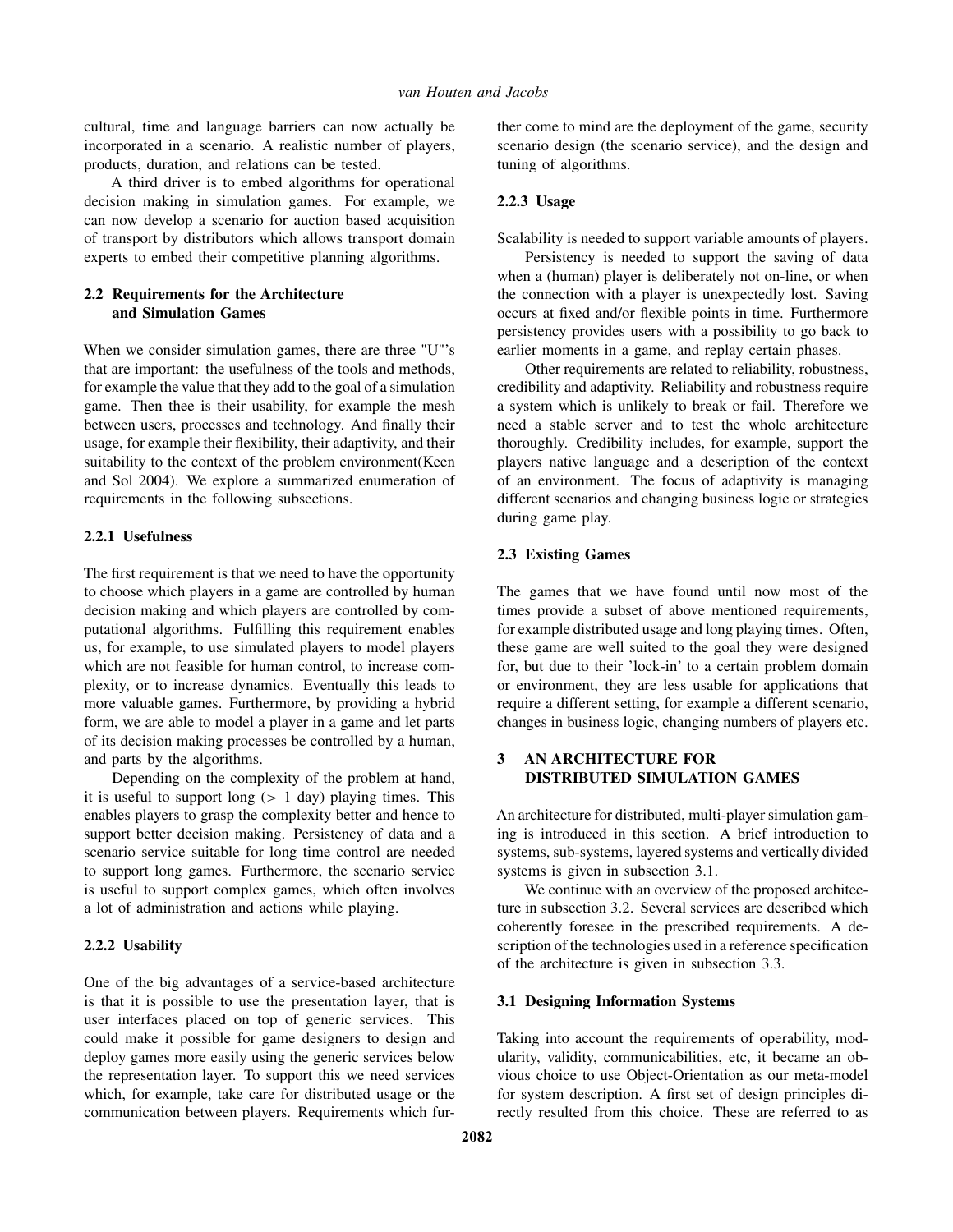<span id="page-2-0"></span>the principles of Object-Orientation of which the principles of delegation, encapsulation and late binding are good examples. A more detailed description of these principles can be found in (Lee and Tepfenhart 2002).

Although these principles form a good basis for design, they tend to prescribe the structure of individual objects and relations instead of the design of complex, dynamic clusters of objects. So the question is: What kind of strategy should we apply to the division of systems into sub-systems?

Each major component of a system is called a subsystem. Each sub-system should deal with a separate subject matter called a domain. Lee and Tepfenhart (2002) define a domain as a separate real, hypothetical, or abstract world that has its own terminology and specific semantic meaning.

Now we know the basis for dividing a system into subsystems, the next question concerns the relation between a sub-system and the rest of the system. This relation can be peer-to-peer (P2P) or hierarchical.

In an autonomous P2P relation, either side may have access to the other's services. This relation leads to vertically partitioned systems which divide the system into several independent and weakly coupled sub-systems.

The opposite relation is the hierarchical relation between a sub-system and the rest of the system. This leads to a layered system which is an ordered set of sub-systems in which each of the sub-systems is built in terms of the ones below it and provides the basis for building the ones above it.

# **3.2 Services of the Architecture**

An overview of the architecture and its services is given in figure [1.](#page-3-0) Each of the services is briefly described in subsections 3.2.1 to [3.2.7.](#page-3-0) The human players' and game administrator user interface services have a P2P relation with the other services, which are all located within a server. However, it is very well possible that the content management system for example, is placed on a different server to manage server load etc. The services are composed of multiple sub-systems in a hierarchical way.

# **3.2.1 Simulator**

The architecture uses a discrete event simulator as the events which take place in a simulation game are events that can be pointed out as a single event at a certain point in time. Common functionalities of a simulator are control commands, like start, stop and changing the simulator speed. These controls enable us to distort time to help emphasize and control the attention and focus of the players.

# **3.2.2 Message Server**

The message server is used to take care of the communication between players in a game. The message server consists of a number of sub-services. It enables distributed communication that is loosely coupled, it manages persistency of messages, it supports peer-to-peer and publish/subscribe mechanisms, priority, acknowledgement, asynchronous and synchronous messaging, and life-time of messages.

# **3.2.3 Scenario**

The scenario service consists of a number of sub-systems. This service communicates with all other components of the architecture. The service is able to schedule events on the simulator, send messages to users or refresh scores of users in the content management system.

The scenario service supports extended games, and complexity by automating a lot of activities a game administrator usually has to manage. Furthermore it supports the scenario service design and management of scenario's. For example, the service is able to save the state of multiple scenario's and in this way make it possible to compare scenario's and the decisions taken in a detailed way.

# **3.2.4 Simulated Players**

The simulated players service incorporates the behavior of players. To do this we use algorithms for operational decision making. This service is used to improve the complexity and dynamics of a game and hence increase its value. It furthermore can be used to test all kinds of algorithms.

# **3.2.5 Human Players**

The human players service, incorporates representations of players which humans are able to control. Representations of these players exist within the server. However, a human is able to connect via the Internet with its server-side representation using an user interface. Using the user interface, a human is able to take decisions and participate in the game. The user interface is furthermore used to support communication with other players in a game. A user interface supports formal 'business' messages and provides possibilities to send for example e-mail-like messages for a more informal messages.

# **3.2.6 Game Administrator**

The game administrator service supports an administrator in managing and controlling a game. The administrator is the one person that can view the data of all the users and apply changes. Its primary functions are to take care of the smooth progression of a game and to solve all the kinds of problems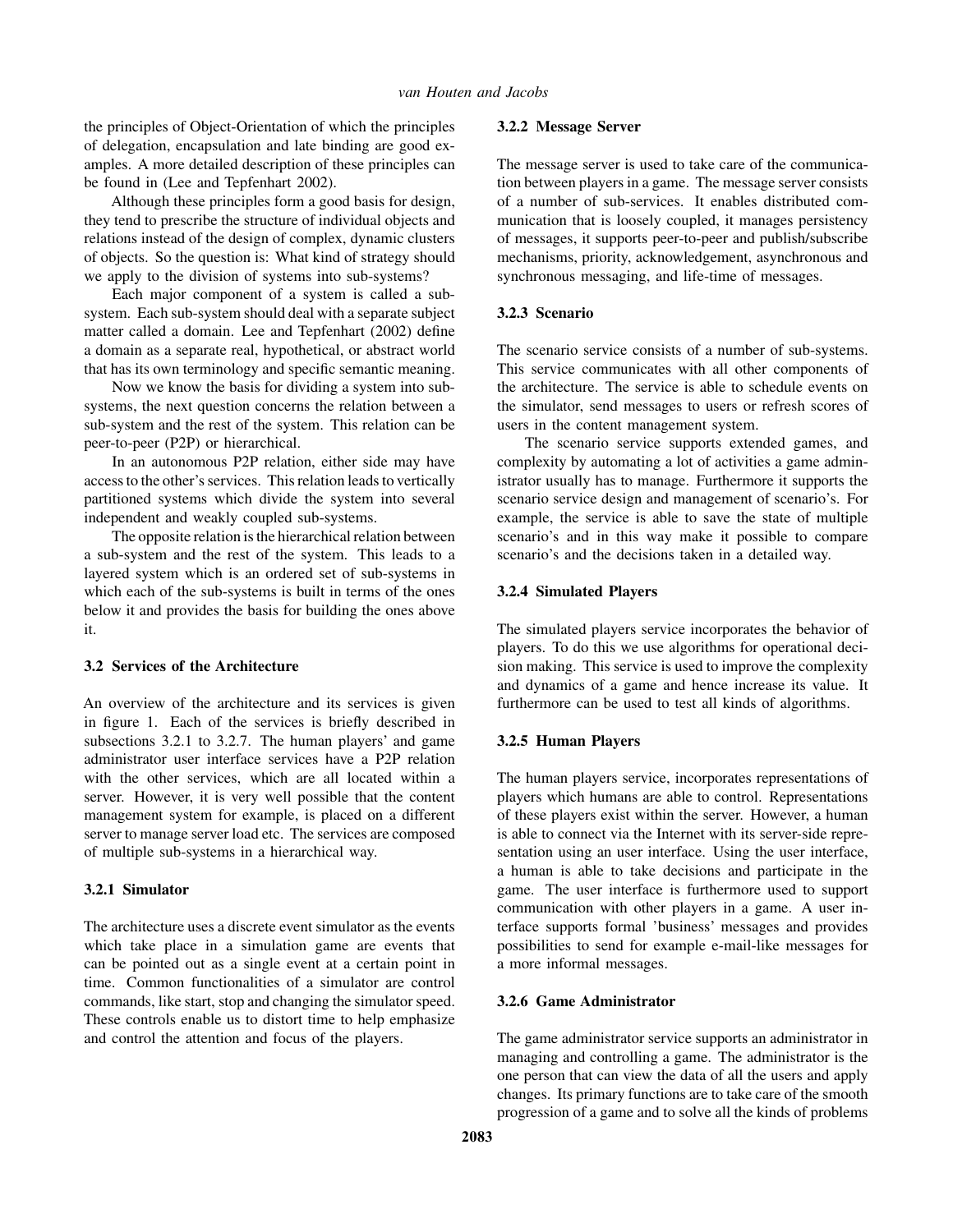<span id="page-3-0"></span>

Figure 1: Overview of the Architecture

that may arise. An administrator is able to subscribe to all kinds of (critical) events and to communicate with users.

An administrator is not supposed to schedule all kinds of events, see also scenario service, to make sure a certain scenario is followed. However, an administrator is able to schedule events if this is desired. Just as with a human player, an administrator uses an user interface to connect to the service.

#### **3.2.7 Content Management System**

Besides managing content, the content management system (cms) is also used as a web portal. A separate section of the cms is used for each game, as each game has a different story-line and role descriptions. The sections that each player has access to may also differ. Access to these separate sections is managed based on user credentials. The cms is able to provide story-lines, role descriptions, in between scores, automatically updated by the scenario service, and a help and frequently asked questions section. It is furthermore used as a debriefing service.

### **3.3 Technologies and Tools Used for Implementation**

Before we come to the proof-of-concept in section 4, we conclude this section with an overview of the technologies used to specify the above sub-systems and services.

The reference implementation is a J2EE system which is hosted on a JBOSS & Tomcat combination. The simulation core was provided by the DSOL (Jacobs, Lang and Verbraeck 2002) suite for simulation which was accessed through RMI.

A combination of HTML and JSP pages provided most of the content to the actual players. Persistency of the game was provided by MySQL and game scenarios were parsed from locally accessible XML-files. The Java Message Service is used for the message service.

## **4 A PROOF OF CONCEPT: SUPPLY CHAIN GAME**

In this section we describe the game we designed as a proof of concept of the feasibility of our architecture. We implemented a supply chain simulation game.

We chose to model a supply chain as it is difficult to teach students and others, for example people from business organizations, all the aspects involved in managing supply chains. It is almost impossible to get a clear view of, and to predict all the effects of, decisions made in a supply chain. Furthermore, ever-increasing complexity and accelerating changes are faced by organizations in supply chains. This brings with it a need for games that can be used to transmit the knowledge and skills needed for this kind of environment (Lainema and Makkonen 2003).

We used a spot buy market for the supply chain. The spot market was formed of multiple yellow pages which kept track of sellers for certain products. Buyers interested in a product contacted a yellow page to retrieve a list of sellers. Then they could contacted these sellers and start the process of acquiring the products. The supply chain consisted of a number of simulated and human players. The customers and suppliers were all simulated. Simulated and human players were used for retailers and manufacturers.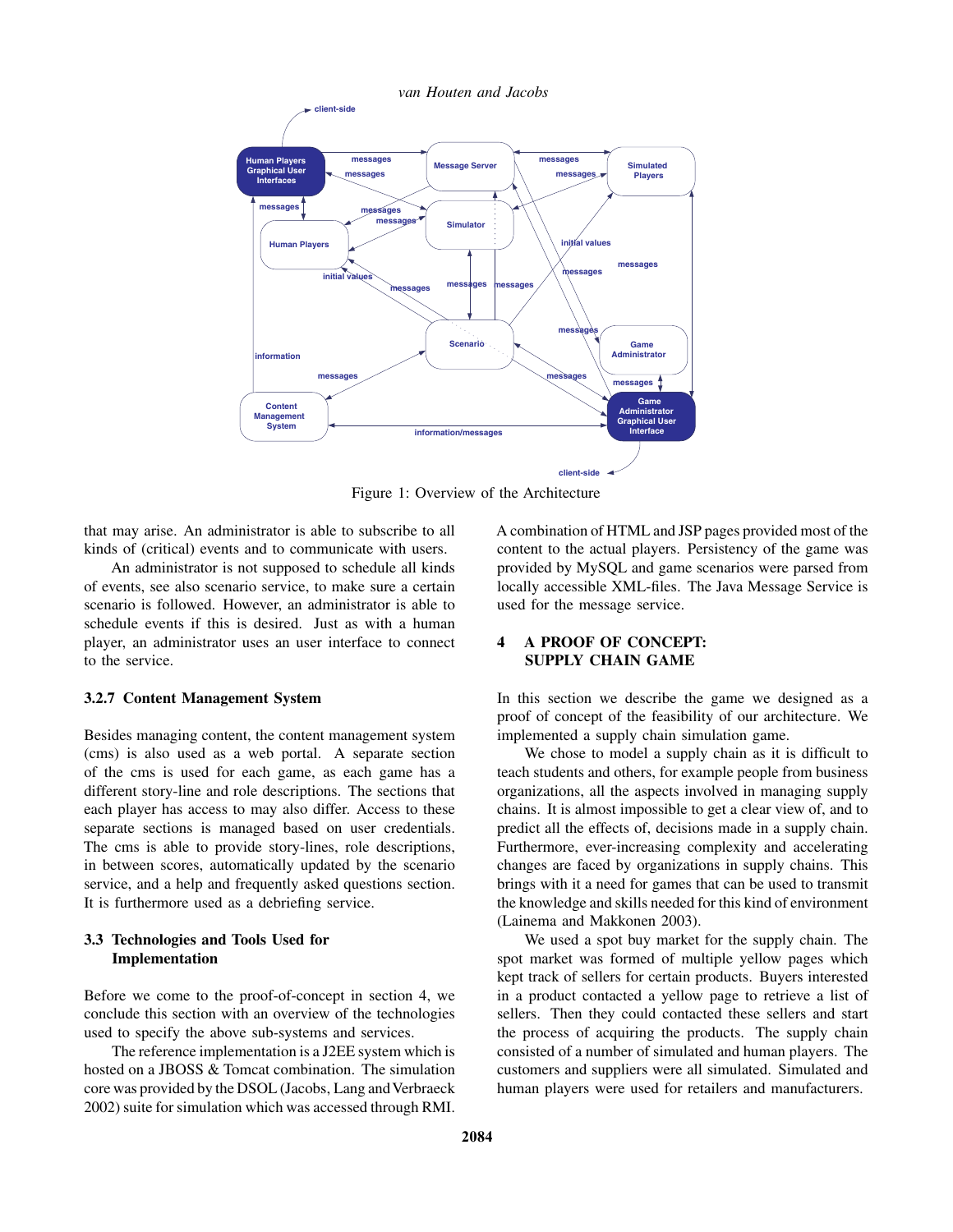A lot of the functionalities described for the scenario and game administrator services have not yet been implemented, personalization of content for players using the content management system was also not implemented. The game was played using the Internet as the connecting medium. The simulator, and other objects were instantiated on a server. An impression of the user interface used for a manufacturer in the game is given in figure [2.](#page-5-0)

# **5 CONCLUSIONS**

This paper gives a description of an architecture for internetmediated simulation games. A Java™based implementation of the services which span the architecture resulted in a "ready to use" design of a simulation core and multiple remote user interfaces.

The architecture presented in this paper shows the various possibilities for this type of architecture with its human and simulated players, and the value this has for modeling complex, multi-actor environments.

Several topics remain for further research and implementation. First, the implementation of the architecture presented in this paper has not yet resulted in a completed set of services that are ready to use for the life-cycle of a simulation game. Furthermore we have found that the management of a scenario and a game require more attention and skills than initially foreseen. For example, the visualization of several processes like initializing a scenario, for example type of players, their parameter values, behavior, and the visualization of control during a game require further research.

A second area requiring further research is the complexity of simulated players, as their complexity increases with the level of detail in a game. Research on the algorithms used for operational decision making remains a challenge.

## **REFERENCES**

- Jacobs, P. H. M., N. A. Lang, and A. Verbraeck. 2002. D-SOL; A distributed java based discrete event simulation architecture. In *Proceedings of the 2002 Winter Simulation Conference*, ed. E. Yücesan, C.-H. Chen, J. L. Snowdon, and J. M. Charnes, 793-800.
- Keen, P. W. G., and H. G. Sol. 2004. *Rehearsing the Future*. To appear.
- Lainema, T., and P. Makkonen. 2003. Applying constructivist approach to educational business games: Case realgame. *Simulation & Gaming* 34 (1): 131-–149.
- Lee, R. C., and W. M. Tepfenhart. 2002. *Practical objectoriented development with uml and Java™*. Prentice Hall, Upper Saddle River.

## **AUTHOR BIOGRAPHIES**

**STIJN-PIETER A. VAN HOUTEN** is a Ph.D. student at Delft University of Technology. His research is focused on services for decision support environments, specializing in interactive distributed simulation. His e-mail address is [<s.p.a.vanhouten@tbm.tudelft.nl>](mailto:s.p.a.vanhouten@tbm.tudelft.nl) and his web page is [<www.tbm.tudelft.nl/webstaf/stijnh>](http://www.tbm.tudelft.nl/webstaf/stijnh).

**PETER H.M. JACOBS** is a Ph.D. student at Delft University of Technology. His research is focused on the design of simulation and decision support services for the web-enabled era. His previous experience at the iForce Ready Center, Sun Microsystems (Menlo Park, CA), and his engineering education at Delft University of Technology gave rise to his interest in this research field. His e-mail address is [<p.h.m.jacobs@tbm.tudelft.nl>](mailto:p.h.m.jacobs@tbm.tudelft.nl), and his web page is [<www.tbm.tudelft.nl/webstaf/peterja>](http://www.tbm.tudelft.nl/webstaf/peterja).